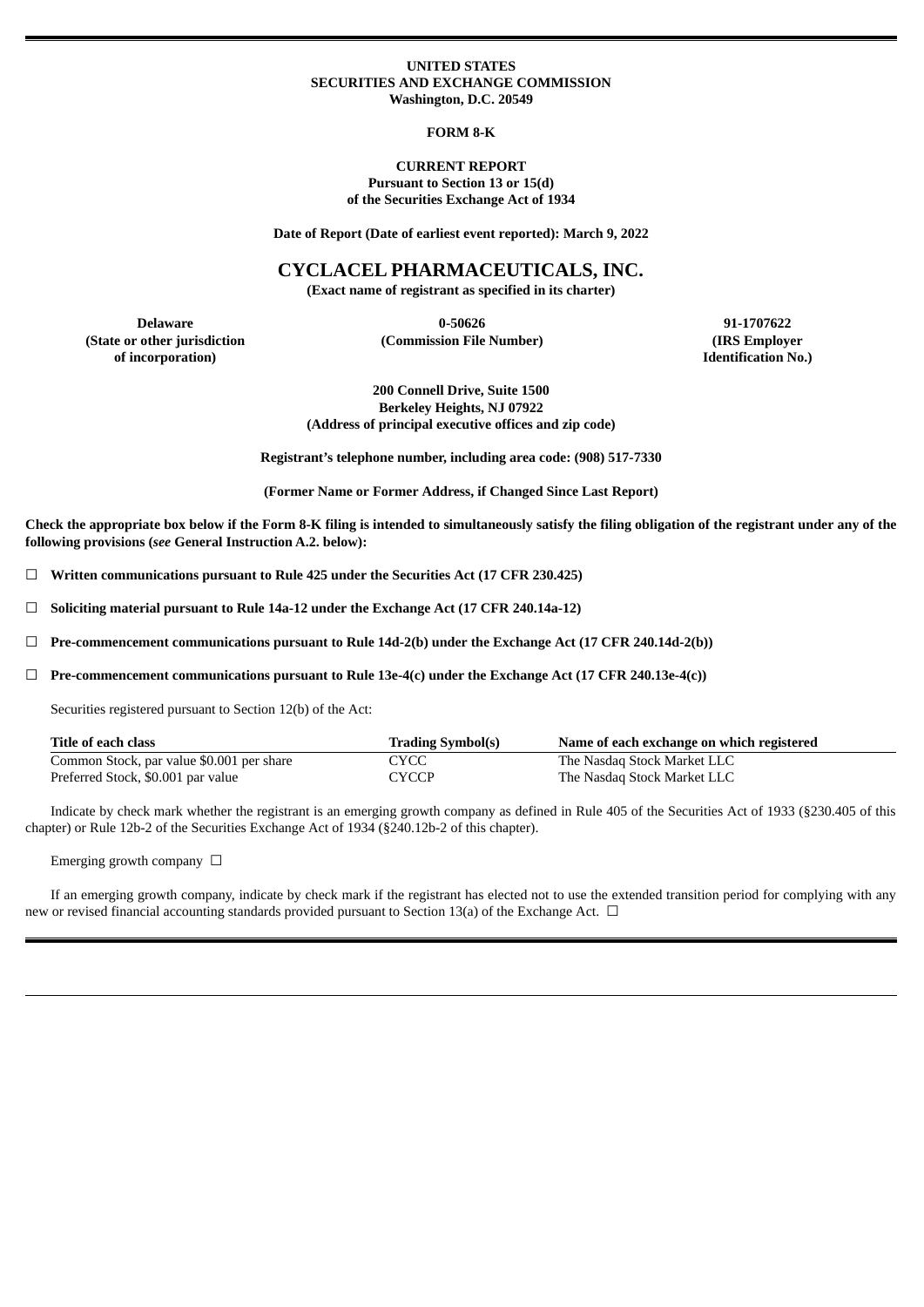## **Item 8.01 Other Events.**

### **Declaration of Quarterly Cash Dividend on 6% Convertible Exchangeable Preferred Stock**

On March 9, 2022, the Board of Directors (the "**Board**") of Cyclacel Pharmaceuticals, Inc. (the "**Company**") declared a quarterly cash dividend in the amount of \$0.15 per share on the Company's 6% Convertible Exchangeable Preferred Stock ("**Preferred Stock**"). The cash dividend will be payable on May 1, 2022 to the holders of record of the Preferred Stock as of the close of business on April 14, 2022.

The Board considered numerous factors in determining whether to declare the quarterly dividend, including the requisite financial analysis and determination of a surplus. While the Board will analyze the advisability of the declaration of dividends in future quarters, there is no assurance that future quarterly dividends will be declared.